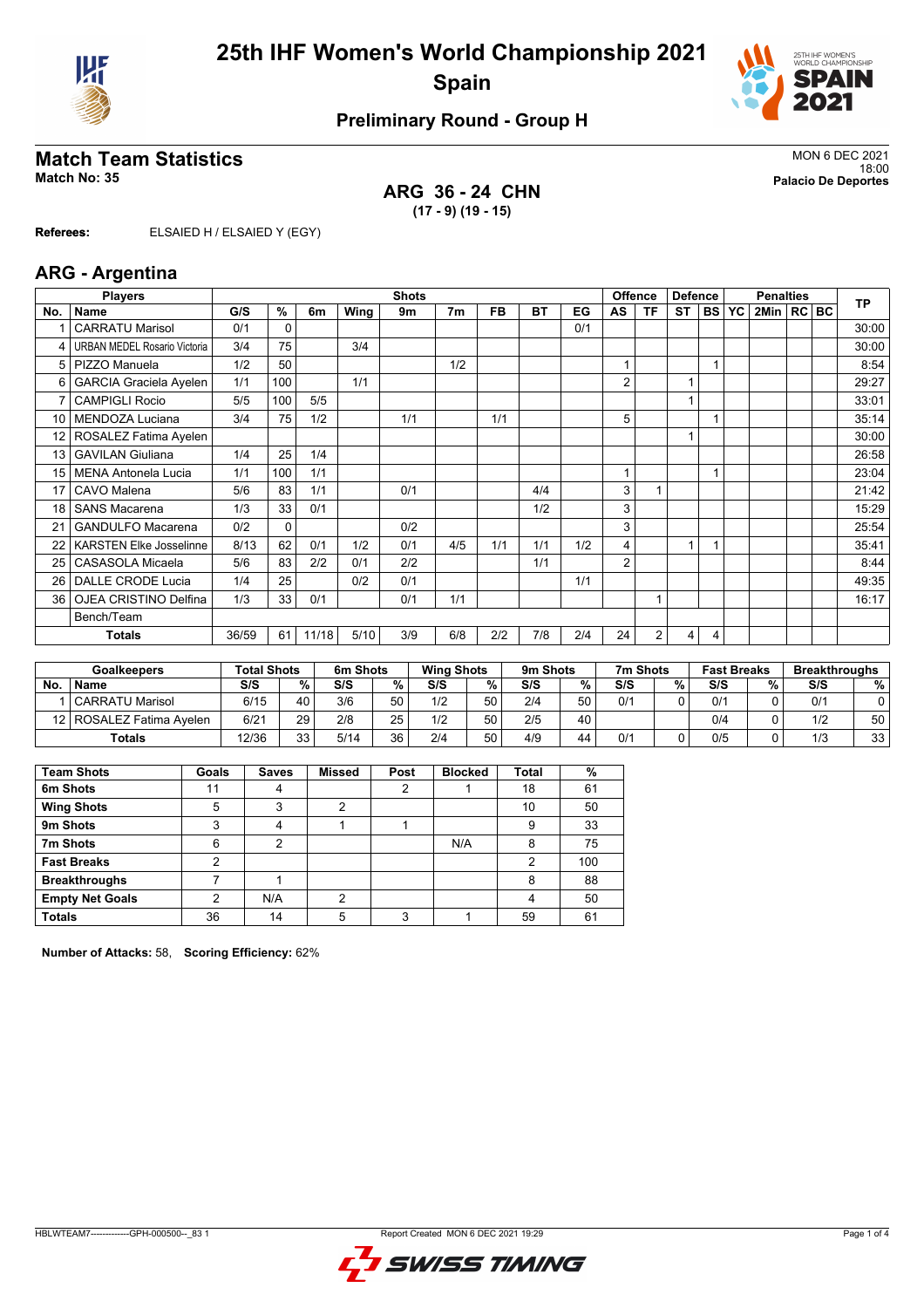



### **Preliminary Round - Group H**

# **Match Team Statistics** MON 6 DEC 2021<br>MON 6 DEC 2021<br>18:00

18:00 **Match No: 35 Palacio De Deportes ARG 36 - 24 CHN (17 - 9) (19 - 15)**

**Referees:** ELSAIED H / ELSAIED Y (EGY)

#### **ARG - Argentina**

|                                                   |                   |                    |                             |         |                            |            | <b>Shots Distribution</b>                |                |           |                                     |              |                      |                  |                    |
|---------------------------------------------------|-------------------|--------------------|-----------------------------|---------|----------------------------|------------|------------------------------------------|----------------|-----------|-------------------------------------|--------------|----------------------|------------------|--------------------|
| <b>Players</b><br>Goals / Shots                   |                   |                    |                             |         |                            |            |                                          |                |           |                                     |              |                      |                  |                    |
| 1 CARRATU M                                       |                   |                    | 4 URBAN MEDEL R 5 PIZZO M   |         |                            | 6 GARCIA G |                                          | 7 CAMPIGLI R   |           |                                     | 10 MENDOZA L |                      |                  | 12 ROSALEZ F       |
|                                                   | 1/1               |                    |                             |         |                            |            |                                          |                |           | $1/1$ $\frac{1}{4}$ $\frac{1}{1/1}$ |              |                      |                  |                    |
|                                                   | 1/1<br>. .<br>. T |                    | $\blacksquare$ 0/1          |         |                            |            | $\blacksquare$ $\blacksquare$ 2/2<br>. . | 1/1            |           | . .                                 | 1/1          | $0/1$ .              |                  |                    |
|                                                   | u d               | 1/1                | u d                         |         | $1/1$ $\equiv$ 1/1         |            | $\blacksquare$ 1/1                       |                |           | u p                                 | 1/1          |                      | $\blacksquare$   |                    |
| 1-Missed                                          | 1-Missed          |                    |                             |         |                            |            |                                          |                |           |                                     |              |                      |                  |                    |
| 13 GAVILAN G                                      | 15 MENA A         |                    | 17 CAVO M                   |         | 18 SANS M                  |            |                                          | 21 GANDULFO M  |           | 22 KARSTEN E                        |              |                      |                  | 25 CASASOLA M      |
|                                                   |                   |                    | $\overline{2}/\overline{2}$ |         |                            | 1/1        |                                          |                |           |                                     |              |                      | $\overline{1/1}$ | 1/1                |
| 1/1                                               | . H. H            | $1/1$              |                             |         | $1/1$ $\blacksquare$ $0/2$ |            | пг<br>ūΙ                                 |                | 0/1<br>л. | 1/2<br>ш                            | 0/1          | $2/2$ $\blacksquare$ |                  | 1/1                |
| $\bullet$ 0/1                                     | u u               |                    | 1/1<br>uк                   |         | $1/1$ u $\blacksquare$     |            | 夏夏                                       |                | 0/1       | $\blacksquare$ 2/2                  | 1/2          | $2/2$ $\blacksquare$ |                  | 2/2                |
| 2-Post                                            |                   |                    | 1-Missed                    |         |                            |            |                                          |                |           | 1-Missed 1-Post                     |              |                      | 1-Missed         |                    |
|                                                   |                   |                    |                             |         |                            |            |                                          |                |           |                                     |              |                      |                  |                    |
| 26 DALLE CRODE L                                  |                   | 36 OJEA CRISTINO D |                             |         |                            |            |                                          |                |           |                                     |              |                      |                  |                    |
| $\sqrt{07}$<br>0/1<br>$\overline{1}/\overline{1}$ |                   |                    |                             |         |                            |            |                                          |                |           |                                     |              |                      |                  |                    |
| $\blacksquare$ 0/1                                | 0/1<br>. .        | 1/1                |                             |         |                            |            |                                          |                |           |                                     |              |                      |                  |                    |
|                                                   | 風 目               |                    |                             |         |                            |            |                                          |                |           |                                     |              |                      |                  |                    |
|                                                   |                   | 1-Blocked          |                             |         |                            |            |                                          |                |           |                                     |              |                      |                  |                    |
|                                                   |                   |                    |                             |         |                            |            |                                          |                |           |                                     |              |                      |                  |                    |
| Team                                              |                   |                    |                             | Offence |                            |            |                                          | <b>Defence</b> |           |                                     |              |                      |                  | <b>Goalkeepers</b> |

Goals / Shots

 $3/4$   $4/4$   $2/3$ F į  $\frac{4}{10}$   $\frac{4}{10}$   $\frac{2}{3}$   $\frac{7}{9}$ <br> $\frac{4}{5}$   $\frac{4}{5}$   $\frac{6}{7}$ 4/5 4/5 6/7 5-Missed 3-Post 1-Blocked



Saves / Shots

| 1/1  | 3/3 | 1/3 |
|------|-----|-----|
| 0/2  | 0/3 | 3/4 |
| 4/13 | 0/7 |     |

| 1 CARRATU M  |                  |                  |
|--------------|------------------|------------------|
| 1/1          | $\overline{2}/2$ | 1/2              |
| 0/1          |                  | 1/2              |
| 1/5          | 0/2              |                  |
|              |                  |                  |
| 12 ROSALEZ F |                  |                  |
|              | $\overline{1/1}$ | $\overline{0/1}$ |
| 0/1          | 0/3              | 2/2              |

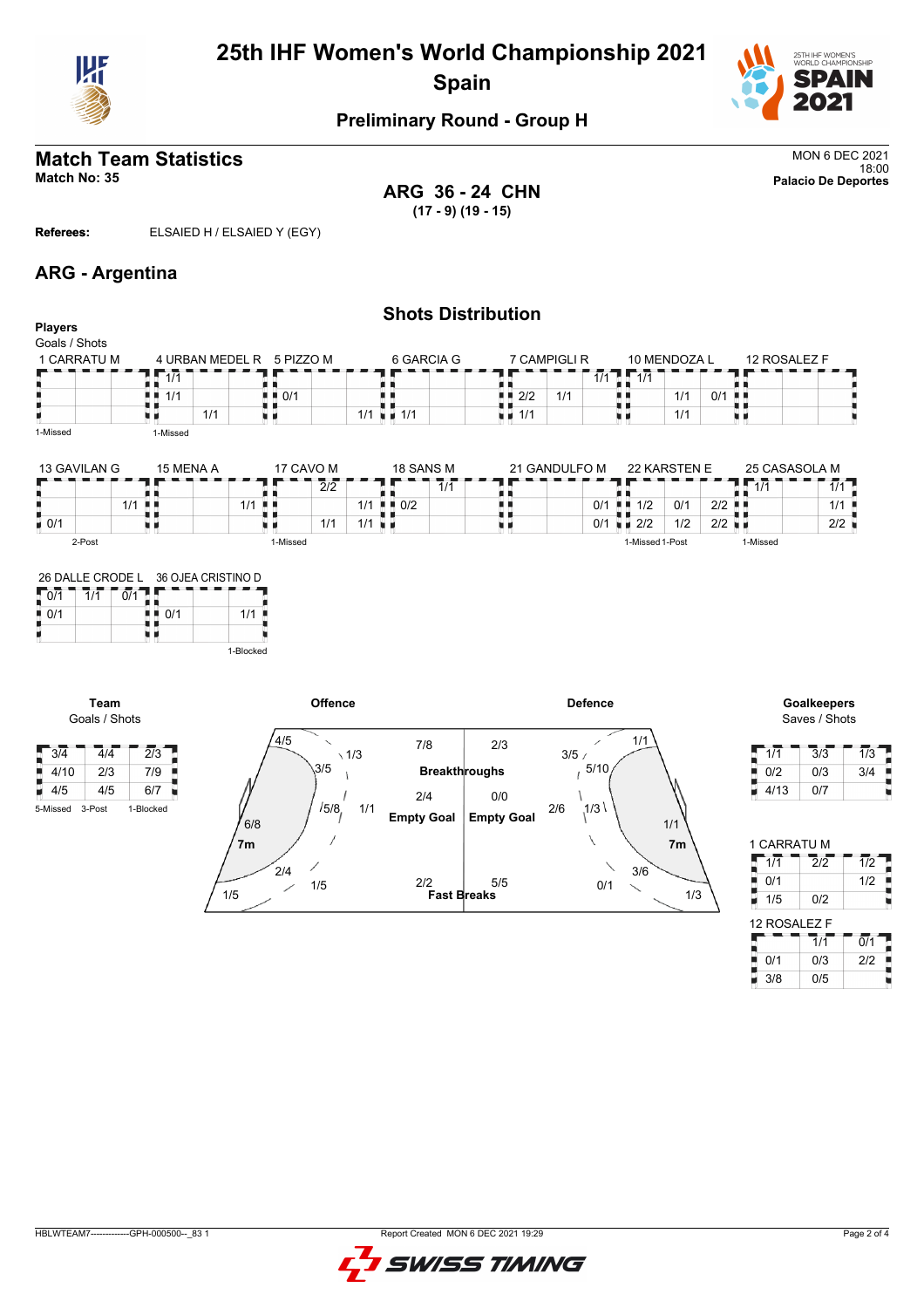



#### **Preliminary Round - Group H**

# **Match Team Statistics** MON 6 DEC 2021

**ARG 36 - 24 CHN (17 - 9) (19 - 15)**

18:00 **Match No: 35 Palacio De Deportes**

**Referees:** ELSAIED H / ELSAIED Y (EGY)

#### **CHN - PR Of China**

|                 | <b>Players</b>      | <b>Shots</b> |                    |      |                 |      |                   |           |                      |    |    | Offence        | <b>Defence</b> |           | <b>Penalties</b>   |                  |  |  | <b>TP</b>            |
|-----------------|---------------------|--------------|--------------------|------|-----------------|------|-------------------|-----------|----------------------|----|----|----------------|----------------|-----------|--------------------|------------------|--|--|----------------------|
| No.             | <b>Name</b>         | G/S          | %                  | 6m   | Wing            | 9m   | 7 <sub>m</sub>    | <b>FB</b> | <b>BT</b>            | EG | AS | <b>TF</b>      | <b>ST</b>      | <b>BS</b> | <b>YC</b>          | $2$ Min $ RC BC$ |  |  |                      |
|                 | LU Chang            |              |                    |      |                 |      |                   |           |                      |    |    |                |                |           |                    |                  |  |  | 9:11                 |
| 3               | <b>ZHANG Haixia</b> | 2/4          | 50                 | 1/1  | 1/3             |      |                   |           |                      |    |    |                |                |           |                    |                  |  |  | 55:01                |
| 5               | <b>WANG Jiavi</b>   | 2/2          | 100                | 1/1  |                 | 1/1  |                   |           |                      |    |    | 3              |                |           |                    |                  |  |  | 12:51                |
| 10              | <b>TIAN Xiuxiu</b>  | 2/5          | 40                 | 1/3  |                 | 0/1  |                   | 1/1       |                      |    | 2  | 4              |                |           |                    |                  |  |  | 35:16                |
| 11              | <b>YU Yuanyuan</b>  | 3/3          | 100                | 1/1  |                 |      |                   | 2/2       |                      |    | 2  |                |                |           |                    | $\overline{2}$   |  |  | 43:07                |
| 12 <sup>2</sup> | <b>HUANG Xia</b>    |              |                    |      |                 |      |                   |           |                      |    |    |                |                |           |                    |                  |  |  | 0:10                 |
| 14 l            | <b>ZHOU Mengxue</b> | 3/8          | 38                 | 0/5  |                 | 1/1  |                   |           | 2/2                  |    | 3  | $\overline{2}$ |                |           |                    |                  |  |  | 31:07                |
| 18 <sup>1</sup> | LIU Chan            | 0/2          | 0                  |      |                 | 0/2  |                   |           |                      |    |    | $\overline{2}$ |                |           |                    |                  |  |  | 12:50                |
| 19              | <b>MO Mengmeng</b>  |              |                    |      |                 |      |                   |           |                      |    |    | 1              |                |           |                    |                  |  |  | 26:49                |
| 23              | QU Wenna            |              |                    |      |                 |      |                   |           |                      |    |    |                |                |           |                    |                  |  |  | 11:29                |
| 27              | <b>GONG Lei</b>     | 3/3          | 100                | 1/1  | 1/1             |      |                   | 1/1       |                      |    |    |                | 4              |           |                    |                  |  |  | 44:19                |
| 32              | SUN Jiao            |              |                    |      |                 |      |                   |           |                      |    |    |                |                |           |                    | $\overline{1}$   |  |  | 24:12                |
| 34              | <b>JIN Mengqing</b> | 8/14         | 57                 | 3/5  |                 | 3/7  | 1/1               | 1/1       |                      |    | 3  | 3              |                |           |                    |                  |  |  | 40:53                |
| 43              | <b>WANG Shuhui</b>  | 1/3          | 33                 | 1/2  |                 |      |                   |           | 0/1                  |    |    | $\overline{2}$ |                |           |                    |                  |  |  | 28:00                |
| 66              | <b>SONG Chenxi</b>  |              |                    |      |                 |      |                   |           |                      |    |    |                |                |           |                    |                  |  |  | 44:45                |
|                 | Bench/Team          |              |                    |      |                 |      |                   |           |                      |    |    |                |                |           |                    |                  |  |  |                      |
|                 | Totals              | 24/44        | 55                 | 9/19 | 2/4             | 5/12 | 1/1               | 5/5       | 2/3                  |    | 16 | 17             |                |           |                    | 6                |  |  |                      |
|                 |                     |              |                    |      |                 |      |                   |           |                      |    |    |                |                |           |                    |                  |  |  |                      |
|                 | Goalkeepers         |              | <b>Total Shots</b> |      | <b>6m Shots</b> |      | <b>Winn Shots</b> |           | 9 <sub>m</sub> Shots |    |    | 7m Shots       |                |           | <b>Fast Breaks</b> |                  |  |  | <b>Breakthroughs</b> |

|     | <b>Goalkeepers</b> | <b>Total Shots</b> |    | 6m Shots |    | <b>Wing Shots</b> |    | 9m Shots |     | 7m Shots |    | <b>Fast Breaks</b> |   | <b>Breakthroughs</b> |                 |
|-----|--------------------|--------------------|----|----------|----|-------------------|----|----------|-----|----------|----|--------------------|---|----------------------|-----------------|
| No. | ∣ Name             | S/S                | %  | S/S      | %  | S/S               | %  | S/S      | %   | S/S      | %  | S/S                | % | S/S                  | %               |
|     | LU Chang           | 1/7                | 14 | 0/1      |    |                   |    | 1/1      | 100 | 0/2      |    |                    |   | 0/3                  |                 |
|     | 12 HUANG Xia       | 0/1                |    |          |    |                   |    |          |     | 0/1      |    |                    |   |                      |                 |
|     | 66 SONG Chenxi     | 13/41              | 32 | 4/14     | 29 | 3/8               | 38 | 3/6      | 50  | 2/5      | 40 | 0/2                |   | 1/5                  | 201             |
|     | EG                 |                    |    |          |    |                   |    |          |     |          |    |                    |   |                      |                 |
|     | <b>Totals</b>      | 14/50              | 28 | 4/15     | 27 | 3/8               | 38 | 4/7      | 57  | 2/8      | 25 | 0/2                |   | 1/8                  | 13 <sub>1</sub> |

| <b>Team Shots</b>      | Goals | <b>Saves</b>   | <b>Missed</b> | Post | <b>Blocked</b> | <b>Total</b> | %   |
|------------------------|-------|----------------|---------------|------|----------------|--------------|-----|
| 6m Shots               | 9     | 5              |               |      |                | 19           | 47  |
| <b>Wing Shots</b>      | 2     | $\overline{2}$ |               |      |                | 4            | 50  |
| 9m Shots               | 5     | 4              | 2             |      |                | 12           | 42  |
| 7m Shots               |       |                |               |      | N/A            |              | 100 |
| <b>Fast Breaks</b>     | 5     |                |               |      |                | 5            | 100 |
| <b>Breakthroughs</b>   | ◠     |                |               |      |                | 3            | 67  |
| <b>Empty Net Goals</b> |       | N/A            |               |      |                |              |     |
| <b>Totals</b>          | 24    | 12             | 3             |      |                | 44           | 55  |

**Number of Attacks:** 57, **Scoring Efficiency:** 42%